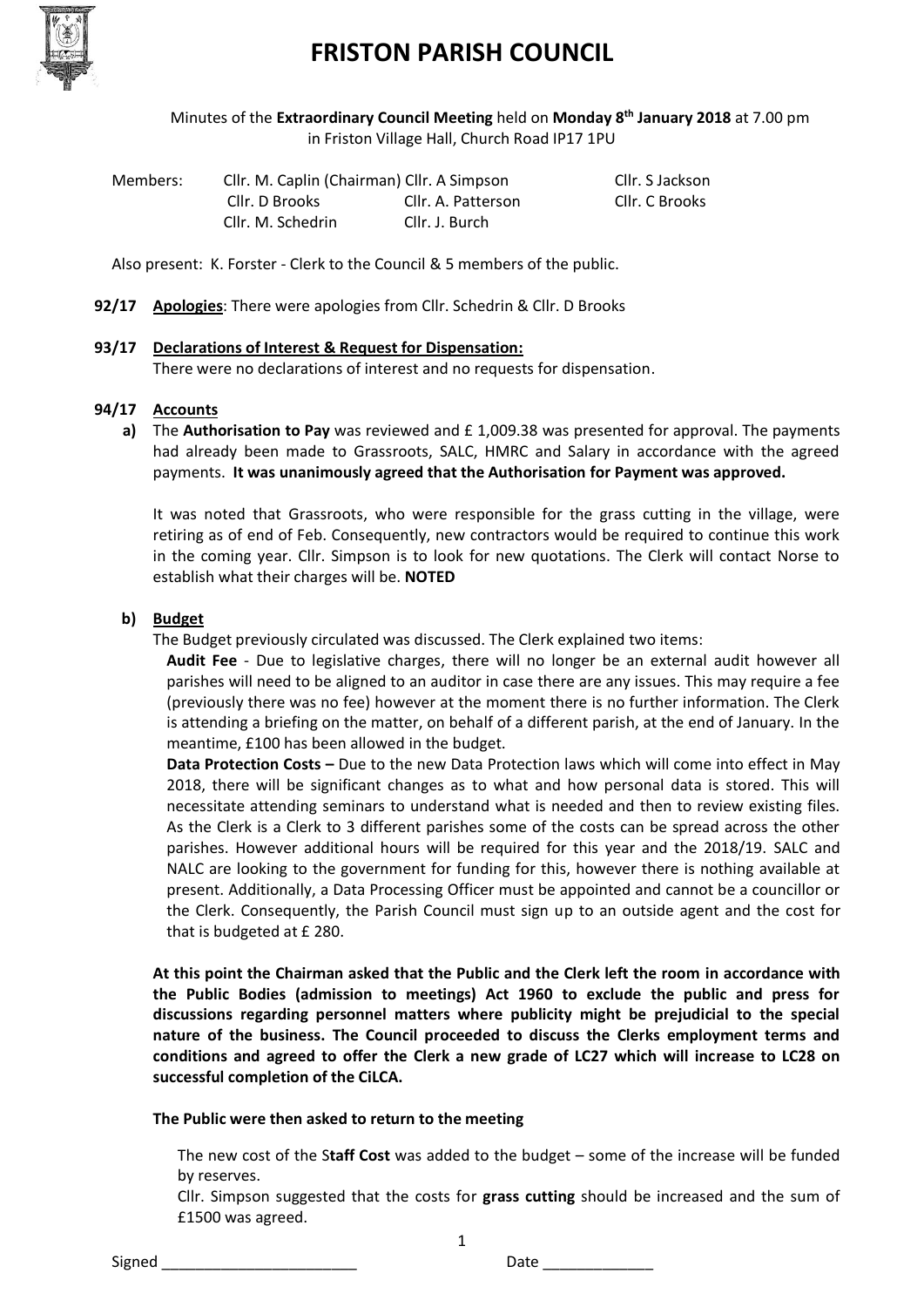

# **FRISTON PARISH COUNCIL**

Based on the final figures it was proposed that the Precept is increased to £ 7,250.00 which will be an increase to a Band D property of £2.78 per annum.

**It was unanimously agreed to increase the Precept to £ 7,250.00 for the year 2018/19.** The final budget is attached to the minutes.

## **95/17 Village Hall**

**The Chairman recommended dealing with item 4b before 4a and council agreed.** 

**a) Proposal to accept the Transfer of ownership of the Village Hall to the Parish Council.** After discussion, **it was unanimously agreed to accept the transfer of ownership of the Village Hall to the Parish Council.** 

## **b) Working Party to repair and refurbish the Village Hall**

A meeting of the Working party regarding the village hall took place and the notes were circulated. Since then, Mrs. Thomas had obtained quotations on repairs to the roof and the installation of Broadband. Mr. Duncan and Cllr. Burch had worked on the drainage issues and conversations had taken place with the neighbour who has kindly improved the drainage from his shed. There are concerns about the damp however it may need a specialist to be employed to survey the problems and propose solutions. Mr. Duncan believes that some of the damp on the ceiling in the annex room is condensation.

Mrs. Thomas had received a quotation of £ 460 to repair the visible problems with the roof tiles. **It was unanimously agreed that, as soon as the ownership transfer has been completed, the work should go ahead.** The Clerk is to keep Mrs. Thomas informed as to progress of the transfer.

Cllr. Jackson proposed that another meeting of the working party should go ahead before the next council meeting. *(after the meeting this was agreed to be Monday 22nd January at 2.00).*

The Clerk is to look into how to set up the relationship between the Parish Council and the Village Hall Committee. **NOTED**

## **96/17 Public Meeting**

A member of the public had written suggesting that the proposed public meeting was included within the Annual Parish Meeting, scheduled for 12<sup>th</sup> March. It was unanimously agreed to **incorporate the agenda for the public meeting within the Annual Parish Meeting.** 

A series of items that are under consideration has been created and a "questionnaire" produced. It was agreed that this would form the basis of the agenda and a copy of these would be issued as part of a Newsletter and delivered to every house during February, encouraging people to attend the APM and take part.

3 letters had been received for members of the public regarding the agenda item that was discussed in October about fencing the green and other items. These will be items on the agenda for the APM for public input. The Clerk is to respond to the writers asking them to come to the meeting, if possible, and put these views forward.

The format of the APM will be finalised at the meeting on Monday 29<sup>th</sup> Jan.

## **The meeting closed at 8.00 pm.**

## **The next meeting will be 7.00 pm Monday 29th January 2018 in Friston Village Hall.**

2

#### **Karen Forster**

**Clerk to Friston Parish Council,** Orchard House, Chediston Road, Wissett, Halesworth, IP19 0NF

Signed **Example 2** Date 2 Date 2 Date 2 Date 2 Date 2 Date 2 Date 2 Date 2 Date 2 Date 2 Date 2 Date 2 Date 2 Date 2 Date 2 Date 2 Date 2 Date 2 Date 2 Date 2 Date 2 Date 2 Date 2 Date 2 Date 2 Date 2 Date 2 Date 2 Date 2